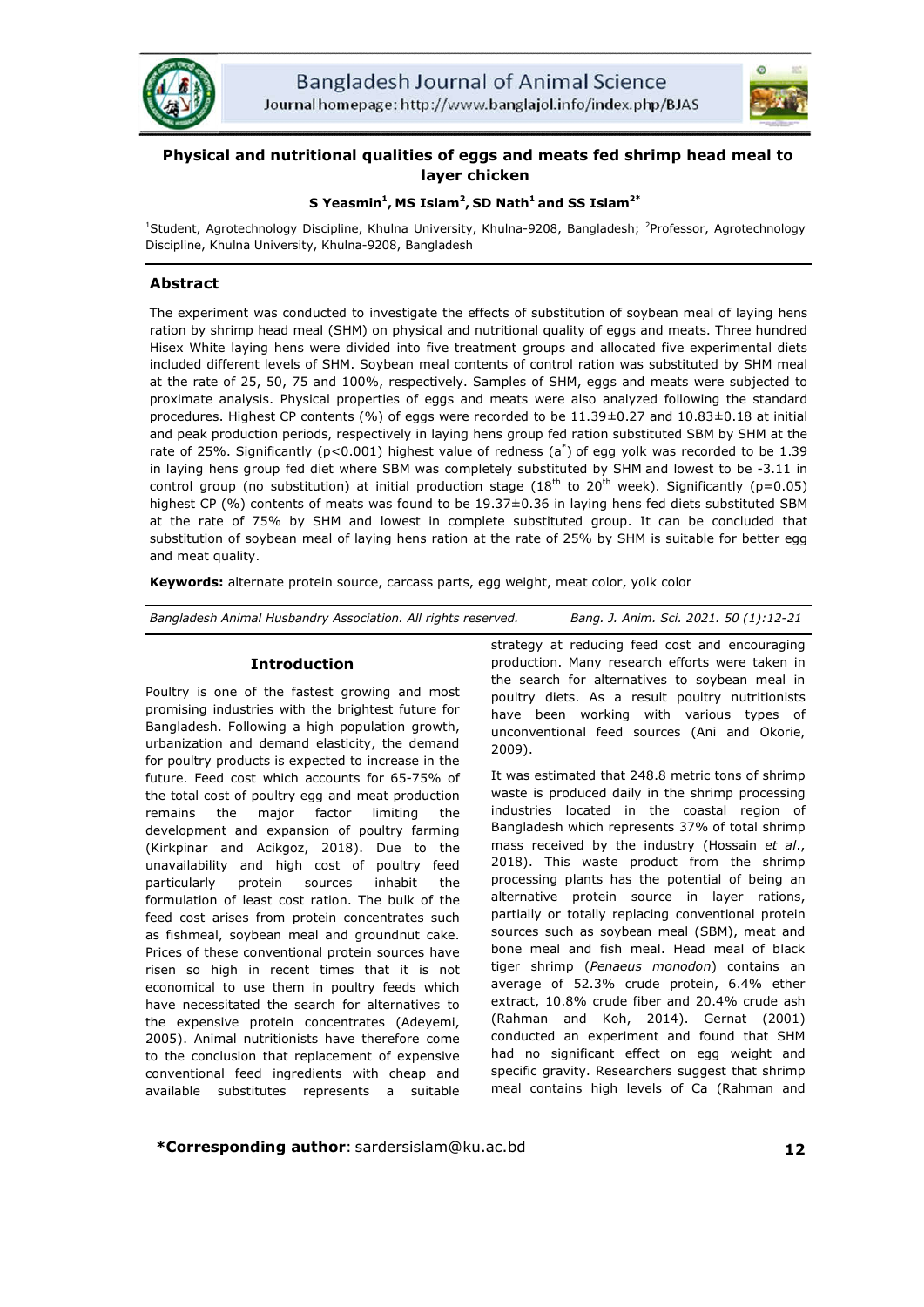Koh, 2014) and carotenoid pigment (astaxanthin) (Gernat, 2001) which can improve the egg shell quality and yolk color, respectively. The eggshell strength and yolk color of chicken eggs was significantly (p<0.05) increased with the increasing levels of dietary shrimp meal (Rahman, 2016). According to Rahman (2016) the dressing yield was not varied significantly (p>0.05) due the inclusion of shrimp meal in the diet which was compatible with the findings of Fanimo *et al*. (1996). Similarly, shrimp meal had no significant effect on percentage of giblets yield among the dietary treatment groups (p>0.05) (Rahman, 2016). Therefore, the research was undertaken to investigate the effect of different levels of shrimp head meal on physical and nutritional quality of eggs and meats of laying hens.

## **Materials and Methods**

## **Experimental site, design and laying hens**

The experiment was conducted at Dr. Purnendu Gain Field Laboratory, Agrotechnology Discipline, Khulna University, Khulna, Bangladesh. The design of the experiment was based on completely randomized design (CRD). Hisex White laying hens were divided into five treatment groups and assigned at random to five different diets included different levels of shrimp head meal (SHM). There were 3 replications for each treatment and the number of birds under each replication was 20. Therefore, 60 birds were kept under each treatment and total number of birds was 300.

### **Management practices**

The experimental birds were kept in a shed having slate floor. The floor as well as feeders and waterers were cleaned regularly. Proper biosecurity measures were taken during the experimental period. The experimental birds were debeaked earlier at 70 days of bird's age using electrical debeaker. During the experimental period from  $18<sup>th</sup>$  week to  $34<sup>th</sup>$  weeks of laying hens age, 16 hours lighting period and 8 hours dark period was maintained properly. During laying period to prevent Newcastle disease a live vaccine (Avinew) was applied regularly every 2 months interval and killed vaccine against Newcastle disease (Imopest) was also applied 5 months interval. Fowl cholera vaccine was applied during laying period. Birds were also vaccinated earlier (before 18 weeks of age) against all infectious diseases such as Newcastle disease, infectious bursal disease, Marek's, fowl pox, salmonella, infectious laryngotracheitis, fowl cholera and egg drop syndrome according to the recommendation of the vaccine manufacturer. Deworming and medication against coccidiosis was provided routinely. All birds were kept in the similar environment and uniform management was allowed to all the birds.

**Table 1:** Proximate composition of shrimp head meal (% on DM basis)

| Proximate<br>components (%) | <b>Shrimp species</b> |                     |  |  |
|-----------------------------|-----------------------|---------------------|--|--|
|                             | Black tiger<br>shrimp | Giant<br>freshwater |  |  |
|                             | (Penaeus              | prawn               |  |  |
|                             | monodon)              | (Macrobrach         |  |  |
|                             |                       | ium<br>rosenbergii) |  |  |
| Dry matter (DM)             | 22.61                 | 45.39               |  |  |
| Crude protein (CP)          | 52.26                 | 32.34               |  |  |
| Total ash (TA)              | 21.69                 | 17.51               |  |  |
| Acid insoluble ash (AIA)    | 0.59                  | 0.62                |  |  |
| Crude fibre (CF)            | 3.20                  | 4.10                |  |  |
| Ether extract (EE)          | 5.78                  | 24.23               |  |  |

#### **Preparation and proximate analysis of shrimp head meal (SHM), eggs and meats**

Heads of black tiger shrimp (*Penaeus monodon*) were collected from shrimp processing plants. After arrival of shrimp heads in the experimental site it was allowed to sundry for three consecutive days. After drying the shrimp heads were crushed by a grinding machine. Proximate components (DM, CP, CF, EE and ash contents) of the shrimp head meal (SHM) was estimated in the Animal Husbandry Laboratory of Agrotechnology Discipline, Khulna University, Bangladesh following the method of AOAC (2005). Proximate composition of head from two major species of shrimp such as giant freshwater prawn (*Macrobrachium rosenbergii*) and black tiger (*Penaeus monodon*) was determined separately (Table 1). Proximate composition of eggs and meats of laying hens under different treatments were also estimated following the same procedures.

## **Ration formulation and feeding system**

After weighing, required quantity of feed ingredients and feed additives were mixed homogeneously using a feed mixing machine. In the experimental rations, main protein source (SBM) was substituted by SHM at the rate of 0,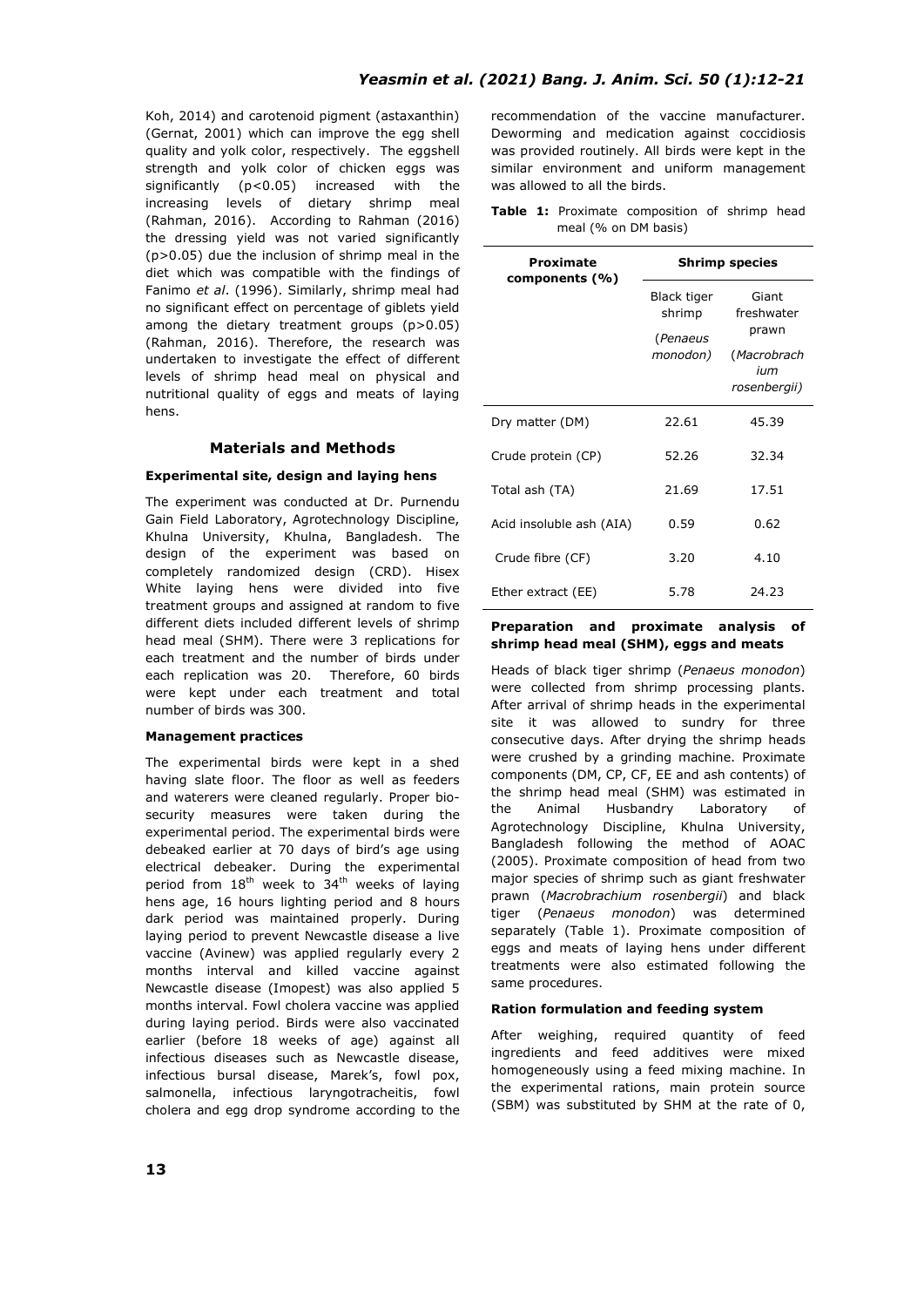## 25, 50, 75 and 100%, respectively. Other ingredients of five experimental rations were kept in constant proportions (Table 2). Feeds and water were supplied *ad libitum* to the experimental laying hens two times daily first in the morning at 7.30 am and second in the evening at 4.00 pm. Laying hens under all treatment groups fed isocaloric diets.

#### **Physical traits and color determination**

Physical traits of eggs and meats were determined according to Singh (1990). Meat samples were standardized into two 2.54 cm thick steak samples (AMSA, 1995) for objective color evaluation  $(L^*, a^*, b^*, c^*$  and  $h^*$ ). Before data collection the instrument was calibrated with a white calibration plate ( $L^*=97.06$ ,  $a^*=-0.14$  $b^*$  = 1.93,) covered in the same film wrapping the samples. Data were collected in CIE L\*, a\*, b\* color space through the meat film. Lightness (L\*), redness (a\*), yellowness (b\*) chroma [or color saturation, ða\_2 þ b\_2þ 0:5], and hue angle [arctangent  $(b*/a*)360/(2_3.14)$ ] were evaluated. Breast muscle and drumstick color coordinates (L\*, a\* and b\*) were recorded with a digital Minolta CR300 chromometer (Minolta Co., Osaka, Japan) on the surface exposed by cutting. Coordinate  $a^*$  ranged from red  $(+a^*)$  to green  $(-a^*)$  $a^*$ ) and coordinate  $b^*$  from yellow  $(+b^*)$  to blue  $(-b^*)$  (Hunterlab, 1996). Three readings of  $L^*$ ,  $a^*$ ,  $b^*$ ,  $c^*$  and  $h^*$  values were obtained at different sites. Egg yolk color was also estimated in similar ways.

#### **Data collection and statistical analysis**

Egg weight data were recorded weekly and body weight at fortnightly from each pen. The data of egg weight were collected from the average weight of at least 10 eggs from each pen and the data of body weight of laying hens were collected from the average body weight of at least 5 birds. The data were analyzed using the GLM procedure of SAS version 9.1.3 (SAS, 2009). Effects of shrimp head meal were tested by analysis of variance and DMRT was used to compare the treatment means, with significance level considered at p<0.05.

**Table 2:** Composition (Kg/100Kg) of experimental diets under different treatments

|                                   | Rate of substitution of SBM by SHM (%) |         |         |         |         |  |  |  |
|-----------------------------------|----------------------------------------|---------|---------|---------|---------|--|--|--|
| Ingredients (Kg/100Kg)            | $\mathbf 0$                            | 25      | 50      | 75      | 100     |  |  |  |
| Maize (Zea mays)                  | 50.00                                  | 50.00   | 50.00   | 50.00   | 50.00   |  |  |  |
| Rice polish (Oryza sativa)        | 8.90                                   | 8.90    | 8.90    | 8.90    | 8.90    |  |  |  |
| Wheat bran (Triticum aestivum)    | 4.000                                  | 4.00    | 4.00    | 4.00    | 4.00    |  |  |  |
| Soybean meal (SBM)                | 22.00                                  | 16.50   | 11.00   | 5.50    | 00      |  |  |  |
| Shrimp head meal (SHM)            | 00                                     | 5.50    | 11.00   | 16.50   | 22.00   |  |  |  |
| Protein concentrate               | 5.00                                   | 5.00    | 5.00    | 5.00    | 5.00    |  |  |  |
| Limestone                         | 9.00                                   | 9.00    | 9.00    | 9.00    | 9.00    |  |  |  |
| Ascovit poultry VM (vitamin)      | 0.125                                  | 0.125   | 0.125   | 0.125   | 0.125   |  |  |  |
| Common salt                       | 0.200                                  | 0.200   | 0.200   | 0.200   | 0.200   |  |  |  |
| DL-methionine                     | 0.125                                  | 0.125   | 0.125   | 0.125   | 0.125   |  |  |  |
| ADM - lysine                      | 0.050                                  | 0.050   | 0.050   | 0.050   | 0.050   |  |  |  |
| Sodium bi carbonate               | 0.050                                  | 0.050   | 0.050   | 0.050   | 0.050   |  |  |  |
| Choline chloride                  | 0.100                                  | 0.100   | 0.100   | 0.100   | 0.100   |  |  |  |
| Klinofeed plus (Mycotoxin binder) | 0.200                                  | 0.200   | 0.200   | 0.200   | 0.200   |  |  |  |
| Rovabio <sup>®</sup> Max (Enzyme) | 0.020                                  | 0.020   | 0.020   | 0.020   | 0.020   |  |  |  |
| Bioacid (anti-salmonela)          | 0.200                                  | 0.200   | 0.200   | 0.200   | 0.200   |  |  |  |
| Hedox dry (Antioxidant)           | 0.020                                  | 0.020   | 0.020   | 0.020   | 0.020   |  |  |  |
| Probiolac (probiotics)            | 0.010                                  | 0.010   | 0.010   | 0.010   | 0.010   |  |  |  |
| Total                             | 100                                    | 100     | 100     | 100     | 100     |  |  |  |
| Energy content(Kcal/kg)           | 2734.00                                | 2734.20 | 2734.40 | 2734.60 | 2734.80 |  |  |  |
| Protein content (g/100g)          | 18.86                                  | 19.03   | 19.20   | 19.37   | 19.54   |  |  |  |

*SBM, Soybean meal; SHM, Shrimp head meal* 

## *Shrimp head meal in layer chicken ration*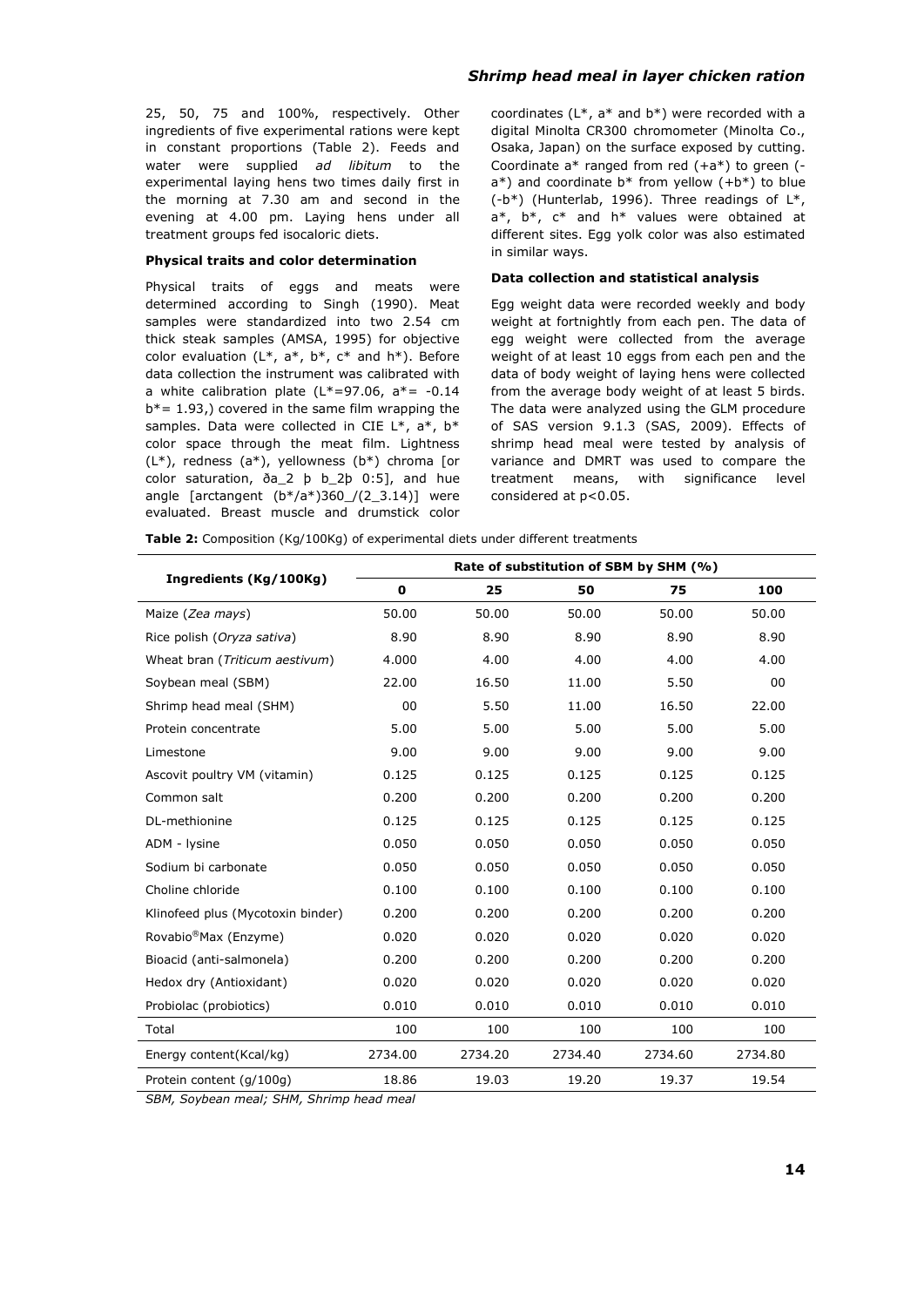## **Results and Discussion**

## **Physical properties of eggs**

Data of the Table 3 showed that different physical traits like egg weight, specific gravity, haugh unit, shape index, albumen weight, albumen index, yolk index, shell weight and shell thickness were not varied significantly (p>0.05) due to the inclusion of shrimp head meal (SHM) in laying hens ration at the initial production stage  $(18<sup>th</sup>$  to  $20<sup>th</sup>$  weeks). Yolk weight (g/egg) was found highest (p<0.01) in laying hens fed control diets (11.87±0.36) and lowest in laying hens group fed diets substituted soybean meal (SBM) by SHM at the rate 25% (10.05±0.35) at initial production stage. Shrimp head meal had a highly significant effect (p<0.001) on albumin index at peak production period  $(28<sup>th</sup>$  to  $34<sup>th</sup>$ weeks) being highest (11.87%) in laying hens group fed diets substituted soybean meal (SBM) by SHM at the rate of 75% and lowest (7.68%) in 50% substitution group. Rest physical traits under study were statistically similar (p>0.05) for all treatment groups at peak production period  $(28<sup>th</sup>)$ to 34<sup>th</sup> weeks). Inclusion of shrimp meal in laying hens ration had no significant effects (p<0.05) on egg weight, shell thickness and specific gravity (Rahman, 2016) which is consistent with the present findings. No significant effects of SHM in laying hens ration on egg weight and specific gravity was also reported by Gernat (2001). Another study suggests that shrimp meal contains high levels of Ca which can improve the egg shell (Rahman and Koh, 2014). However, in present study, eggshell weight and thickness were not differed significantly (p>0.05) among diet groups included different levels of SHM.

**Table 3:** Physical traits of the eggs (Mean±SE) of laying hens under different dietary treatments

| <b>Parameters</b>                                                     |                         |                          | Rate of substitution of SBM by SHM (%) |                          |                                 | P     |
|-----------------------------------------------------------------------|-------------------------|--------------------------|----------------------------------------|--------------------------|---------------------------------|-------|
|                                                                       | $\mathbf{o}$            | 25                       | 50                                     | 75                       | 100                             | value |
| Initial production stage (18 <sup>th</sup> to 20 <sup>th</sup> weeks) |                         |                          |                                        |                          |                                 |       |
| Egg weight (g/egg)                                                    | 47.76±1.68              | 45.29±2.44               | 45.97±0.99                             | 42.78±1.61               | 44.13±0.51                      | 0.30  |
| Specific gravity of<br>eggs (g/ml)                                    | $1.14 \pm 0.02$         | $1.13 \pm 0.04$          | $1.13 \pm 0.01$                        | $1.10 \pm 0.02$          | $1.10 \pm 0.00$                 | 0.76  |
| Haugh unit                                                            | 92.06±0.41              | $92.43 \pm 1.06$         | 91.92±0.41                             | 92.58±0.71               | 91.40±0.72                      | 0.78  |
| Shape index (%)                                                       | $65.31 \pm 2.23$        | 67.94±0.59               | 65.96±1.77                             | $64.52 \pm 2.59$         | $66.05 \pm 0.33$                | 0.72  |
| Yolk weight<br>$(q/y$ olk)                                            | $11.87^{\degree}$ ±0.36 | $10.05^{\circ} \pm 0.35$ | $10.85^{ab} \pm 0.13$                  | 11.09 ab ±0.37           | $10.30^{b} \pm 0.32$            | 0.01  |
| Albumin weight<br>(q/eqq)                                             | 29.18±1.28              | 28.05±1.04               | 28.10±0.94                             | 25.98±0.54               | 27.25 ± 1.11                    | 0.31  |
| Albumin index (%)                                                     | 10.76±0.38              | 11.50±0.68               | $10.77 \pm 0.98$                       | $11.20 \pm 0.51$         | $9.65 \pm 0.35$                 | 0.35  |
| Yolk index (%)                                                        | 40.96±0.44              | $43.54 \pm 1.29$         | $42.18 \pm 1.55$                       | 44.37±0.90               | 42.50±0.27                      | 0.23  |
| Eggshell weight<br>(q/eqq)                                            | $4.83 \pm 0.14$         | $4.83 \pm 0.34$          | $4.89 \pm 0.18$                        | $4.65 \pm 0.18$          | $4.80 \pm 0.10$                 | 0.93  |
| Eggshell thickness<br>(mm)                                            | $0.38 + 0.00$           | $0.39 + 0.01$            | $0.39 \pm 0.00$                        | $0.38 + 0.00$            | $0.40 \pm 0.00$                 | 0.42  |
| Peak production stage (28 <sup>th</sup> to 34 <sup>th</sup> weeks)    |                         |                          |                                        |                          |                                 |       |
| Egg weight (g/egg)                                                    | $56.13 \pm 1.32$        | 55.34±2.51               | 54.22±1.70                             | 53.52±0.91               | $52.24 \pm 2.71$                | 0.66  |
| Specific gravity of<br>eggs $(g/ml)$                                  | $1.14 \pm 0.00$         | $1.08 \pm 0.01$          | $1.15 \pm 0.01$                        | $1.14 \pm 0.02$          | $1.12 \pm 0.02$                 | 0.10  |
| Haugh unit                                                            | 90.56±0.39              | $90.61 \pm 0.58$         | $91.70 \pm 0.55$                       | $91.58 \pm 0.10$         | 91.44±0.68                      | 0.37  |
| Shape index (%)                                                       | 77.77±0.77              | 74.86±2.63               | 75.86±0.37                             | 77.50±0.65               | 77.35±0.16                      | 0.46  |
| Yolk weight<br>$(g/y$ olk)                                            | $15.83 \pm 0.25$        | 15.29±1.14               | $15.81 \pm 0.90$                       | $15.05 \pm 0.48$         | $15.12 \pm 1.25$                | 0.94  |
| Albumin weight<br>(q/eqq)                                             | 31.98±0.92              | 31.71±1.34               | $30.34 \pm 1.82$                       | 31.46±1.66               | 29.45 ± 1.36                    | 0.71  |
| Albumin index (%)                                                     | $8.37^{b} \pm 0.74$     | $7.68b \pm 0.21$         | $11.18^a \pm 0.23$                     | $11.87^{\circ} \pm 0.42$ | $10.91$ <sup>a</sup> $\pm$ 0.93 | 0.001 |
| Yolk index (%)                                                        | $43.33 \pm 2.23$        | 41.70±0.34               | $46.27 \pm 0.66$                       | 44.48±0.86               | 45.86±1.56                      | 0.06  |
| Eggshell weight<br>(q/eqq)                                            | $5.16 \pm 0.06$         | $5.35 \pm 0.27$          | $5.27 \pm 0.09$                        | $5.37 \pm 0.05$          | $5.13 \pm 0.07$                 | 0.68  |
| Eggshell thickness<br>(mm)                                            | $0.40 \pm 0.00$         | $0.41 \pm 0.01$          | $0.39 + 0.00$                          | $0.42 \pm 0.00$          | $0.39 \pm 0.01$                 | 0.37  |

*a, b, c Values in the same row bearing different superscripts are significantly different. SBM, Soybean meal; SHM,Shrimp head meal; P values indicate significance level.*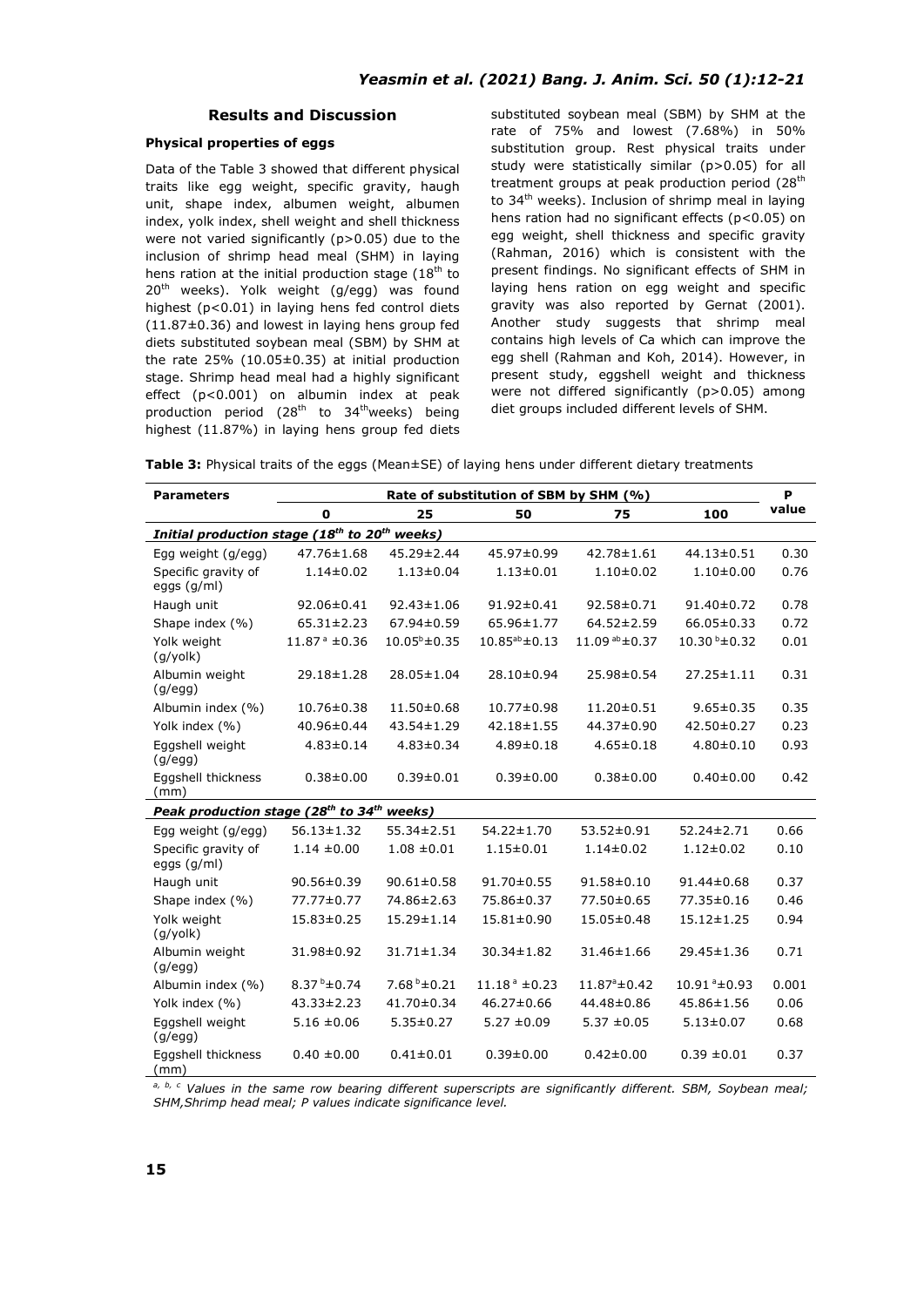| Proximate                                                             | Rate of substitution of SBM by SHM (%) |                          |                          |                     |                         |          |  |  |
|-----------------------------------------------------------------------|----------------------------------------|--------------------------|--------------------------|---------------------|-------------------------|----------|--|--|
| components<br>(DM basis)                                              | 0                                      | 25                       | 50                       | 75                  | 100                     |          |  |  |
| Initial production stage (18 <sup>th</sup> to 20 <sup>th</sup> weeks) |                                        |                          |                          |                     |                         |          |  |  |
| Dry matter $(% )$                                                     | $21.76 \pm 0.42$                       | $22.25 \pm 0.78$         | $22.41 \pm 0.75$         | $22.12 \pm 0.28$    | 21.58±0.96              | 0.90     |  |  |
| Crude protein (%)                                                     | $10.69^{ab} \pm 0.08$                  | $11.39^{\circ} \pm 0.27$ | $10.77^{ab}$ ± 0.10      | 9.29 $\pm$ 0.08     | $10.26^{b} \pm 0.39$    | 0.0008   |  |  |
| Ether extract $(\% )$                                                 | $8.35 \pm 0.05$                        | $8.45 \pm 0.56$          | $8.64 \pm 0.98$          | $9.64 \pm 0.28$     | $8.67 \pm 0.46$         | 0.53     |  |  |
| Total ash $(\% )$                                                     | $1.08 \pm 0.00$                        | $1.15 \pm 0.01$          | $1.11 \pm 0.04$          | $1.06 \pm 0.02$     | $1.12 \pm 0.01$         | 0.17     |  |  |
| Peak production stage (28 <sup>th</sup> to 34 <sup>th</sup> weeks)    |                                        |                          |                          |                     |                         |          |  |  |
| Dry matter $(% )$                                                     | $21.90 \pm 0.26$                       | 21.75±0.51               | $21.83 \pm 0.37$         | 20.43±0.58          | $20.60 \pm 0.36$        | 0.08     |  |  |
| Crude protein (%)                                                     | $10.52^{\circ} \pm 0.03$               | $10.83^{\circ} \pm 0.18$ | $10.63^{\circ} \pm 0.10$ | $9.62^b \pm 0.24$   | $8.68^{\circ} \pm 0.08$ | < 0.0001 |  |  |
| Ether extract $(% )$                                                  | $8.46^{b} \pm 0.17$                    | $8.26^{b} \pm 0.12$      | $9.10^{\circ} \pm 0.23$  | 8.26 $b_{\pm}$ 0.12 | $9.00^{\circ}$ ±0.15    | 0.01     |  |  |
| Total ash (%)                                                         | $1.09 \pm 0.03$                        | $1.10\pm0.02$            | $1.04 \pm 0.01$          | $1.15 \pm 0.02$     | $1.10\pm0.02$           | 0.11     |  |  |

Table 4: Proximate composition of edible portion of eggs (Mean±SE) of laying hens under different dietary treatments

*a, b, c Values in the same row bearing different superscripts are significantly different. SBM, Soybean meal; SHM, Shrimp head meal; P values indicate significance level.*

#### **Proximate composition of eggs**

Crude protein contents of eggs varied significantly among the laying hens groups fed diets included different levels of SHM at both initial and peak production stages (Table 4). Highest CP contents (%) were recorded to be 11.39 $\pm$ 0.27 and 10.83 $\pm$ 0.18 at initial (18<sup>th</sup> to  $20^{th}$  weeks) and peak (28<sup>th</sup> to 34<sup>th</sup> weeks) production stages, respectively in laying hens

group fed ration substituted SBM by SHM at the rate of 25%. Dry matter and total ash contents showed no significant variation (p>0.05) for both production stages. However, ether extract contents varied significantly (p=0.01) among different treatment groups at peak production stage (28<sup>th</sup> to 34<sup>th</sup> weeks) where the highest EE content of eggs was recorded to be 9.10±0.23 in laying hens group fed diets having 50% substitution.

Table 5: Color measurement of egg yolk (Mean  $\pm$  SE) of laying hens under different dietary treatments

| Color                                                                 | Rate of substitution of SBM by SHM (%) |                      |                          |                       |                          |        |  |
|-----------------------------------------------------------------------|----------------------------------------|----------------------|--------------------------|-----------------------|--------------------------|--------|--|
| <b>indicators</b>                                                     | $\mathbf 0$                            | 25                   | 50                       | 75                    | 100                      |        |  |
| Initial production stage (18 <sup>th</sup> to 20 <sup>th</sup> weeks) |                                        |                      |                          |                       |                          |        |  |
| Lightness $(L^*)$                                                     | $51.01 \pm 2.01$                       | $47.30 \pm 0.71$     | 47.95±0.57               | $52.52 \pm 1.70$      | $48.30 \pm 2.58$         | 0.21   |  |
| Redness (a <sup>*</sup> )                                             | $-3.11^{\circ} \pm 0.11$               | $0.50^{ab} \pm 0.14$ | $-0.65^{\circ} \pm 0.59$ | $0.17^{ab} \pm 0.74$  | $1.39^{\circ} \pm 0.13$  | 0.0003 |  |
| Yellowness (b <sup>*</sup> )                                          | $36.49 \pm 1.34$                       | $34.92 \pm 0.95$     | 33.67±0.71               | 39.70±2.82            | $36.43 \pm 2.21$         | 0.25   |  |
| Chroma $(c^*)$                                                        | $36.71 \pm 0.85$                       | $35.26 \pm 1.28$     | 33.69±0.71               | 39.72±2.81            | $36.46 \pm 2.22$         | 0.25   |  |
| Hue angle $(h^*)$                                                     | $95.20^{\circ} \pm 0.33$               | $90.82^{b} \pm 0.22$ | $91.08^{\circ} \pm 1.00$ | $89.90^{bc} \pm 1.14$ | $87.81^{\circ} \pm 0.18$ | 0.0004 |  |
| Peak production stage (28 <sup>th</sup> to 34 <sup>th</sup> weeks)    |                                        |                      |                          |                       |                          |        |  |
| Lightness $(L^*)$                                                     | $55.50 \pm 1.76$                       | 51.25±0.75           | $50.82 \pm 0.48$         | $55.92 \pm 1.34$      | $51.3 \pm 2.31$          | 0.08   |  |
| Redness (a <sup>*</sup> )                                             | $-5.69 \pm 0.63$                       | $0.55 \pm 0.13$      | $-0.67 \pm 0.63$         | $0.17 \pm 0.78$       | $1.44 \pm 0.12$          | 0.08   |  |
| Yellowness (b*)                                                       | $39.34 \pm 1.51$                       | 39.08±1.27           | $36.34 \pm 0.98$         | $42.56 \pm 2.53$      | $39.35 \pm 2.25$         | 0.27   |  |
| Chroma $(c^*)$                                                        | 35.85 ± 1.03                           | $39.01 \pm 1.50$     | $36.44 \pm 0.49$         | $42.65 \pm 2.46$      | 39.85±2.34               | 0.10   |  |
| Hue angle $(h^*)$                                                     | 69.28±29.41                            | $94.12 \pm 0.07$     | $94.70 \pm 0.79$         | $92.60 \pm 1.29$      | $91.24 \pm 0.37$         | 0.62   |  |

*a, b, c Values in the same row bearing different superscripts are significantly different. SBM, Soybean meal; SHM, Shrimp head meal; P values indicate significance level.*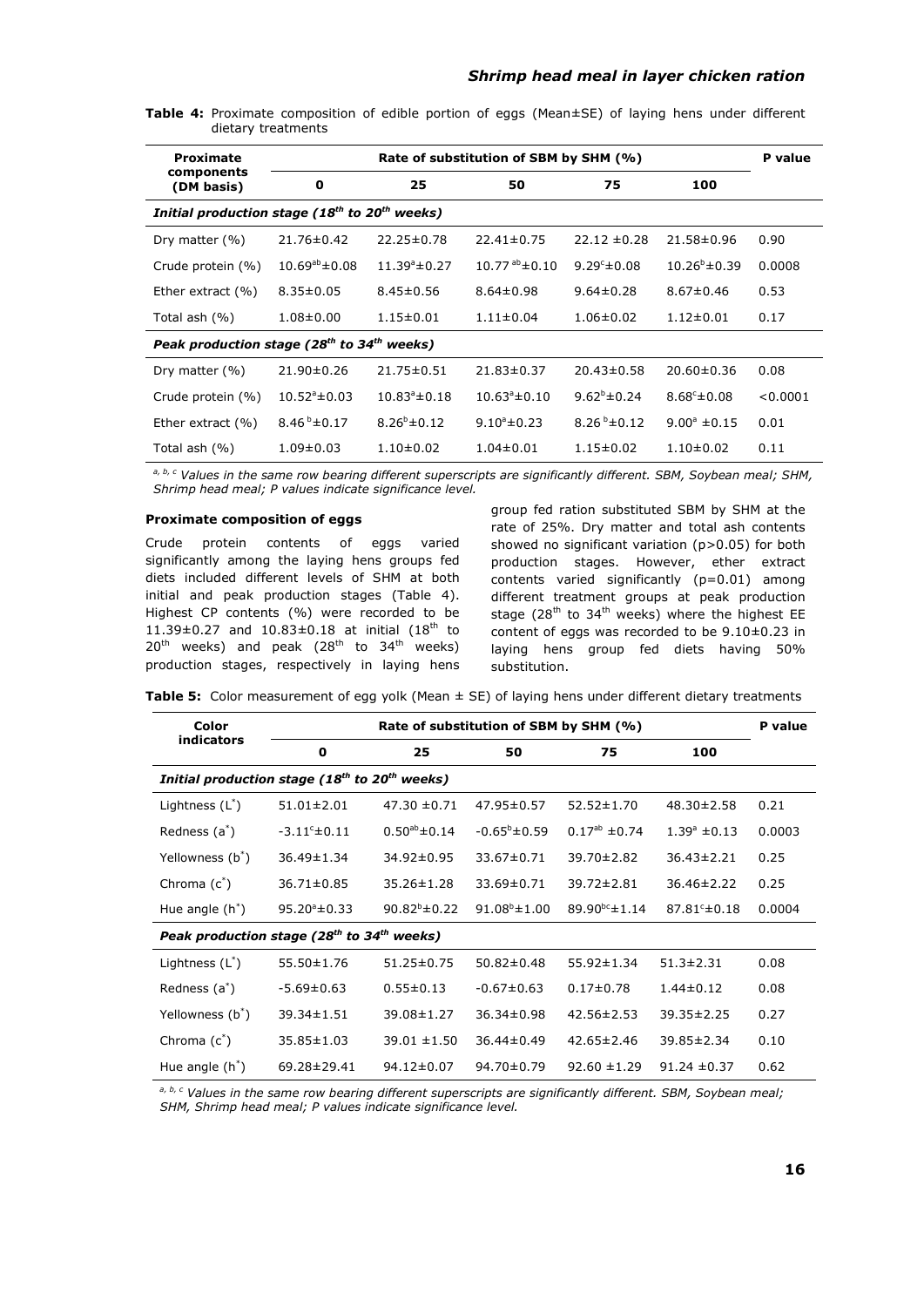#### **Color of egg yolk**

Color measurements of egg yolk of laying hens fed diets included different levels of SHM is shown in Table 5. At the initial production stage  $(18<sup>th</sup>$  to  $20<sup>th</sup>$  weeks), shrimp head meal (SHM) had a significant effect ( $p < 0.001$ ) on redness (a<sup>\*</sup>) and hue angle (h\* ) of egg yolk. Significantly (p<0.001) highest value of redness (a\* ) was recorded to be 1.39 in laying hens group fed diet where SBM was completely substituted by SHM and lowest to be -3.11 in control group (no substitution) at initial production stage. Other color indicators of egg yolk like lightness  $(L^*)$ , yellowness (b\* ) and chroma (c\* ) were not varied significantly among different treatment groups in initial production period. On the other hand, all color measurement indicators studied for egg yolk did not show any significant variation among treatment groups at peak production stage (28<sup>th</sup> to 34<sup>th</sup> weeks). Highest value of redness  $(a^*)$  of egg yolk in complete substituted group (1.39  $\pm 0.13$ ) and lowest in control group (-3.11 $\pm 0.11$ ) in the present study is due to the carotenoid pigment (astaxanthin) contents of SHM, because it is well known that this pigment can increase the yolk color (Anderson *et al*., 2008). In a study, yolk color of chicken eggs was significantly (p<0.05) increased with the increasing levels of dietary shrimp meal in the diets (Rahman, 2016)

**Table 6:** Weight measurement of different carcass parts of layer meats (Mean ±SE) under different dietary treatments

| <b>Parameters</b>                                                  | Rate of substitution of SBM by SHM (%) |                              |                                   |                                 |                             |          |  |
|--------------------------------------------------------------------|----------------------------------------|------------------------------|-----------------------------------|---------------------------------|-----------------------------|----------|--|
|                                                                    | $\mathbf 0$                            | 25                           |                                   | 50                              | 75<br>100                   |          |  |
| Initial production stage (18 <sup>th</sup> to 20 <sup>th</sup>     |                                        | weeks)                       |                                   |                                 |                             |          |  |
| Live weight (kg/bird)                                              | $1.50^{\circ}$ ±0.01                   | $1.17^{\text{d}} \pm 0.01$   | $1.23^c \pm 0.00$                 | $1.37^b \pm 0.02$               | $1.13^{d}$ ±0.01            | < .0001  |  |
| Dressed weight<br>(q/bird)                                         | 1144.00 <sup>a</sup><br>± 6.65         | $906.67^{bc}$<br>± 21.27     | $960.16^{b}$<br>± 15.33           | 1093.17 <sup>a</sup><br>± 58.41 | $853.66^{\circ}$<br>± 20.64 | .0002    |  |
| Neck weight (g/bird)                                               | $35.20^{\circ} \pm 0.61$               | 33.73 $^a$ ±0.69             | 34.26 $a$ <sup>a</sup> $\pm$ 0.33 | $26.73^{\circ} \pm 0.49$        | $30.83^{b} \pm 0.20$        | < .0001  |  |
| Full wing weight<br>(g/bird)                                       | $49.06^{\circ} \pm 0.35$               | $48.03^{b} \pm 0.08$         | 45.83 $^{cd}$ ±0.27               | $45.53^{d} \pm 0.37$            | 46.70 $c$ ±0.30             | < .0001  |  |
| Thing weight (g/bird)                                              | 69.30 $a$ <sup>+</sup> 0.41            | $48.26^{\text{d}} \pm 0.18$  | $53.23^{b} \pm 0.38$              | $51.23^{\circ} \pm 0.48$        | $48.00^{d} \pm 1.05$        | < .0001  |  |
| Back weight (g/bird)                                               | $182.66^a$                             | $166.83^{b}$                 | 174.33 <sup>ab</sup>              | 139.00°                         | 170.40 <sup>ab</sup>        | .0006    |  |
|                                                                    | ±1.85                                  | ±6.19                        | ±0.33                             | ±2.08                           | ±7.70                       |          |  |
| Breast weight                                                      | 248.33 <sup>a</sup>                    | $181.33^{d}$                 | $208.00^{\circ}$                  | $222.66^{b}$                    | $202.50^\circ$              | < .0001  |  |
| (q/bird)                                                           | ±1.66                                  | ±2.33                        | ±1.15                             | ±5.04                           | ±3.81                       |          |  |
| Drumstick weight<br>(q/bird)                                       | $62.33^{a} \pm 1.45$                   | $48.66^{\circ} \pm 0.44$     | $62.33^{\circ} \pm 1.45$          | $55.00^{b} \pm 2.88$            | $48.60^{\circ} \pm 1.55$    | .0003    |  |
| Peak production stage (28 <sup>th</sup> to 34 <sup>th</sup> weeks) |                                        |                              |                                   |                                 |                             |          |  |
| Live weight (kg/bird)                                              | $1.79^{\circ}$ ±0.02                   | $1.36^c \pm 0.02$            | $1.56^b \pm 0.02$                 | $1.44^c \pm 0.02$               | $1.54^b \pm 0.02$           | < .0001  |  |
| Dressed weight<br>(kg/bird)                                        | $1.44^a \pm 0.10$                      | $1.07^d \pm 0.01$            | $1.27^b \pm 0.01$                 | $1.12^c \pm 0.01$               | $1.24^b \pm 0.01$           | < .0001  |  |
| Neck weight (g/bird)                                               | $34.00^{b} \pm 0.28$                   | $32.56^c \pm 0.53$           | $32.53^c \pm 0.20$                | $33.5^{bc} \pm 0.17$            | $35.93^{\circ} \pm 0.06$    | < .0001  |  |
| Full wing weight<br>(q/bird)                                       | $52.51^a \pm 0.01$                     | $46.38^{b} \pm 0.44$         | $45.50^{\circ} \pm 0.17$          | $46.73^{b} \pm 0.12$            | $52.23^a \pm 0.14$          | $-.0001$ |  |
| Wing tip weight<br>(q/bird)                                        | $8.46^a \pm 0.03$                      | $7.66^b \pm 0.08$            | $7.69^b \pm 0.02$                 | $7.30^{\circ} \pm 0.15$         | $7.80^{b} \pm 0.05$         | < .0001  |  |
| Thing weight (g/bird)                                              | 69.70 $a$ ±0.25                        | $55.61^{\circ} \pm 0.06$     | 60.23 $c$ ±0.44                   | $59.00^d \pm 0.28$              | $65.53^{b} \pm 0.14$        | < .0001  |  |
| Back weight (g/bird)                                               | $214.73^{b}$<br>±0.23                  | $169.9^{d}$<br>$\pm 0.20$    | 219.01 <sup>a</sup><br>±0.10      | $197.83^{\circ}$<br>±0.32       | $165.46^e \pm 0.14$         | < .0001  |  |
| Breast weight<br>(q/bird)                                          | $264.66^a$<br>±0.66                    | 228.33 <sup>b</sup><br>±0.12 | 206.08 <sup>d</sup><br>±0.22      | $223.98^{\circ}$<br>±0.18       | $206.90^{\circ} \pm 0.20$   | < .0001  |  |
| Drumstick weight<br>(q/bird)                                       | $63.7^a \pm 0.20$                      | $49.60^{d} \pm 0.26$         | $56.48^c \pm 0.01$                | 48.98 $^d$ ±0.13                | $59.33^{b} \pm 0.33$        | < .0001  |  |

*a, b, c Values in the same row bearing different superscripts are significantly different. SBM, Soybean meal; SHM, Shrimp head meal; P values indicate significance level.*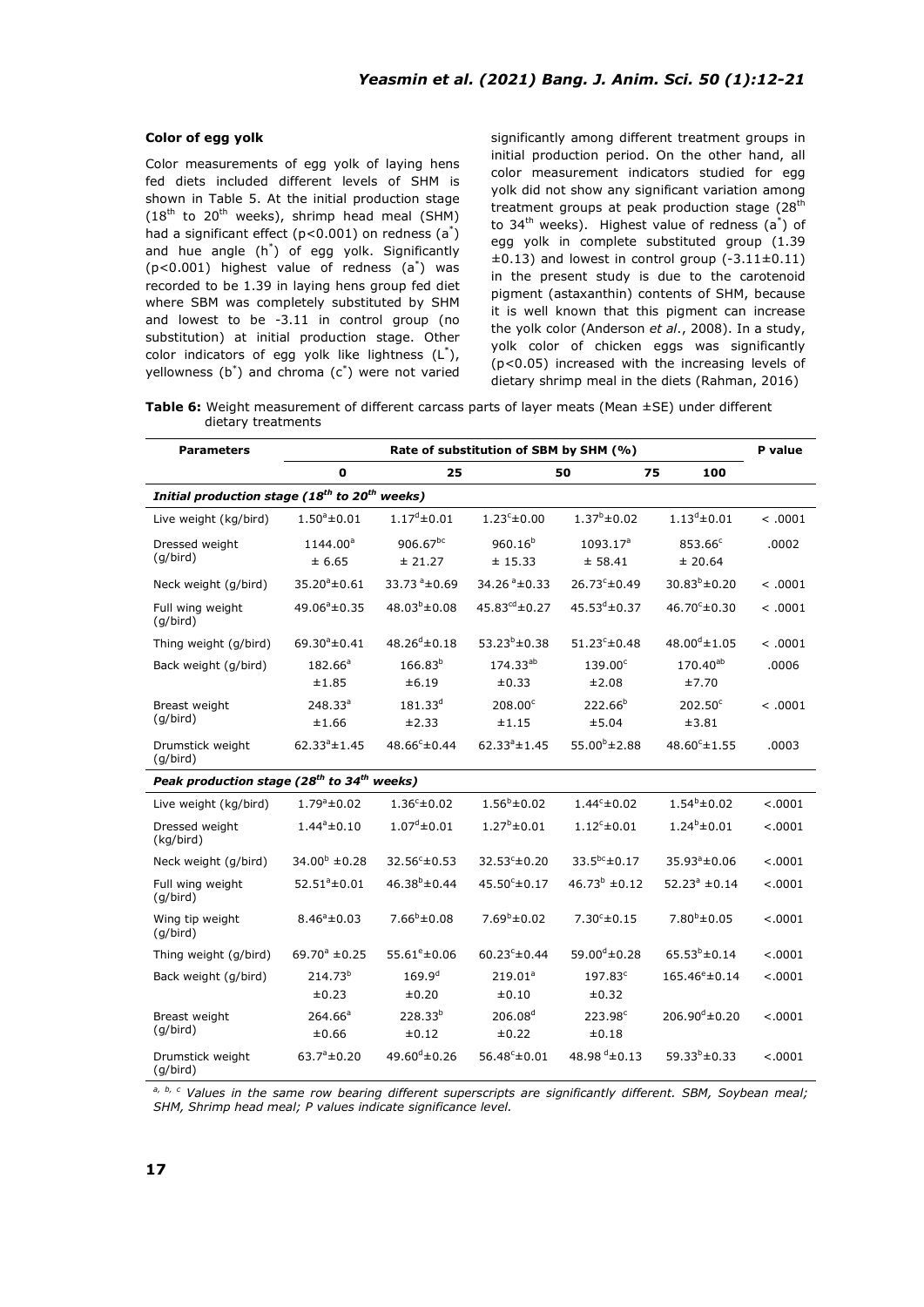#### **Weight of carcass parts of layer meats**

Results revealed that the live weight, dressed weight and weights of other body parts were varied significantly due to the substitution of SBM of laying hens rations by different levels of SHM at both production stages (Table 6). The highest live weight of laying hens at initial egg production stage ( $18<sup>th</sup>$  to  $20<sup>th</sup>$  weeks) was recorded to be 1.50kg/bird in control group and lowest to be 1.13kg/bird in complete substituted group. Dressed carcass weight also showed similar trends at initial production stage. Highest breast weight (g/bird) was recorded to be 264.66±0.66 in control group (no substitution) and lowest to be 206.08±0.22 in diet group substituted SBM at the rate of 50% by SHM. Highest drumstick weight (g/bird) was also reported to be 63.7±0.20 in control group. Rahman (2016) observed no significant effects of shrimp meal (p>0.05) on carcass traits among the dietary treatment groups. However, carcass traits varied significantly in the present study due the inclusion of SHM in laying hen's ration. Aktar *et al.* (2011) stated that dressed yield, thigh meat weight, breast meat weight and drumstick meat weight differed significantly due to substitute of

## *Shrimp head meal in layer chicken ration*

fish meal of broiler ration by shrimp waste and marine waste. Similarly, significant variation observed in those traits due to inclusion of SHM in the diets in present study. According to Rahman (2016) the dressing yield was not varied significantly (p>0.05) due the inclusion of shrimp meal in the diet which was compatible with the findings of Fanimo *et al*. (1996). In contrast, dressing yield was varied significantly in the present study.

#### **Weight of non-carcass parts of layer meat**

Weights of different non-carcass parts like feather, head, gizzard, heart, bile sac, lung and liver were varied significantly among different diets groups included different levels of SHM at both production stages (Table 7). The highest liver weight (g/liver) was recorded to be 30.81±0.19 in 75% SHM group and 43.29±0.00 in complete substitution group at initial and peak production stages, respectively. The highest gizzard weights (g/gizzard) were recorded to be 24.09±0.23 and 24.87±0.01 in laying hens groups feed 75% substituted and control diets at initial and peak stages of production, respectively.

**Table 7:** Weight measurement of different non-carcass parts of layer meats (Mean±SE) under different dietary treatments

| <b>Parameters</b>                                              | Rate of substitution of SBM by SHM (%) |                          |                                  |                          |                          |         |
|----------------------------------------------------------------|----------------------------------------|--------------------------|----------------------------------|--------------------------|--------------------------|---------|
|                                                                | O                                      | 25                       | 50                               | 75                       | 100                      |         |
| Initial production stage (18 <sup>th</sup> to 20 <sup>th</sup> |                                        | weeks)                   |                                  |                          |                          |         |
| Feather weight (g)                                             | $207.22^{b}$                           | $181.43^c$               | 237.26 <sup>a</sup>              | 229.70 <sup>a</sup>      | $183.80^\circ$           | < .0001 |
|                                                                | ±3.43                                  | ±5.52                    | ±1.50                            | ±2.97                    | ±3.83                    |         |
| Head weight (g)                                                | $50.96^{\circ} \pm 0.29$               | 38.80 <sup>c</sup> ±0.36 | 39.76 <sup>bc</sup> ±0.87        | $40.76^{bc} \pm 0.78$    | $41.46^{\circ} \pm 0.20$ | < .0001 |
| Gizzard weight (g)                                             | $23.05^{ab} \pm 0.81$                  | $21.66^{\circ} \pm 0.42$ | $23.92^a \pm 0.14$               | $24.09^{\circ} \pm 0.23$ | $21.68^b \pm 0.08$       | 0.001   |
| Heart weight (g)                                               | $6.50^{\circ}$ ±0.05                   | $6.10^{d} \pm 0.14$      | $5.67^{\circ} \pm 0.04$          | $7.09^{\circ} \pm 0.09$  | $7.41^a \pm 0.08$        | < .0001 |
| Bile with filled sac                                           | $1.13^{bc} \pm 0.01$                   | $1.28^{bc} \pm 0.01$     | $1.03^{\circ} \pm 0.01$          | $1.93^{\circ} \pm 0.17$  | $1.49^{\circ} \pm 0.20$  | 0.002   |
| weight (g)                                                     |                                        |                          |                                  |                          |                          |         |
| Lung weight (g)                                                | $7.53^{\circ} \pm 0.01$                | $6.65^{\circ} \pm 0.05$  | $6.98^{\circ}$ ±0.06             | $5.84^{d} \pm 0.03$      | $7.66^a \pm 0.10$        | < .0001 |
| Liver weight (g)                                               | $29.83^b \pm 0.19$                     | $26.06^{\circ} \pm 0.07$ | $20.46^{\circ} \pm 0.32$         | $30.81^{\circ} \pm 0.19$ | $21.71^{\circ} \pm 0.39$ | < .0001 |
| Shank weight (g)                                               | 25.00±0.28                             | 22.16±1.16               | 23.26±0.49                       | $26.33 \pm 2.72$         | 21.76±0.93               | 0.19    |
| Peak production stage (28 <sup>th</sup> to 34 <sup>th</sup>    |                                        | weeks)                   |                                  |                          |                          |         |
| Feather weight (g)                                             | 252.73                                 | 184.86                   | $224.40^a$                       | $216.95^a$               | $115.74^{b}$             | 0.02    |
|                                                                | $^a$ ±0.39                             | $ab \pm 0.18$            | ±0.40                            | ±0.62                    | ±57.00                   |         |
| Head weight (g)                                                | $67.90^{\circ} \pm 0.20$               | 56.50 b ± 0.76           | 50.56 $\textdegree \pm 0.28$     | $55.46 \pm 0.26$         | $68.50^{\circ}$ ± 0.28   | < .0001 |
| Gizzard weight (g)                                             | 24.87 <sup>a</sup> ±0.01               | $23.76^{b} \pm 0.13$     | $22.25^{\circ} \pm 0.02$         | $23.39^{\circ} \pm 0.05$ | $24.83^a \pm 0.04$       | < .0001 |
| Heart weight (g)                                               | $7.87^{\circ}$ ±0.01                   | $6.36^{d} \pm 0.00$      | $6.65^{\circ} \pm 0.02$          | $5.84^{\circ} \pm 0.02$  | $8.76^{\degree}\pm0.02$  | < .0001 |
| Bile with filled sac                                           | $2.76^{\circ} \pm 0.00$                | $1.83^d \pm 0.00$        | $2.66^b \pm 0.00$                | $2.11^{\circ} \pm 0.01$  | $2.03^{\circ} \pm 0.06$  | < .0001 |
| weight (g)                                                     |                                        |                          |                                  |                          |                          |         |
| Lung weight (g)                                                | $9.41^{\circ} \pm 0.00$                | 7.53 $d$ ±0.03           | $8.74\text{ }^{\text{b}}\pm0.01$ | $7.14e+0.01$             | $7.91^{\circ} \pm 0.01$  | < .0001 |
| Liver weight (g)                                               | 42.28 $b$ ±0.02                        | 39.69 $e$ ±0.02          | 40.72 $40.03$                    | $41.20^{\circ} \pm 0.02$ | 43.29 $^a$ ±0.00         | < .0001 |
| Shank weight (g)                                               | $25.50^{\circ} \pm 0.17$               | $22.33^{c} \pm 0.08$     | $23.13^b \pm 0.06$               | $23.51^b \pm 0.15$       | $23.23^{b} \pm 0.14$     | < .0001 |

*a, b, c Values in the same row bearing different superscripts are significantly different. SBM, Soybean meal; SHM, Shrimp head meal; P values indicate significance level.*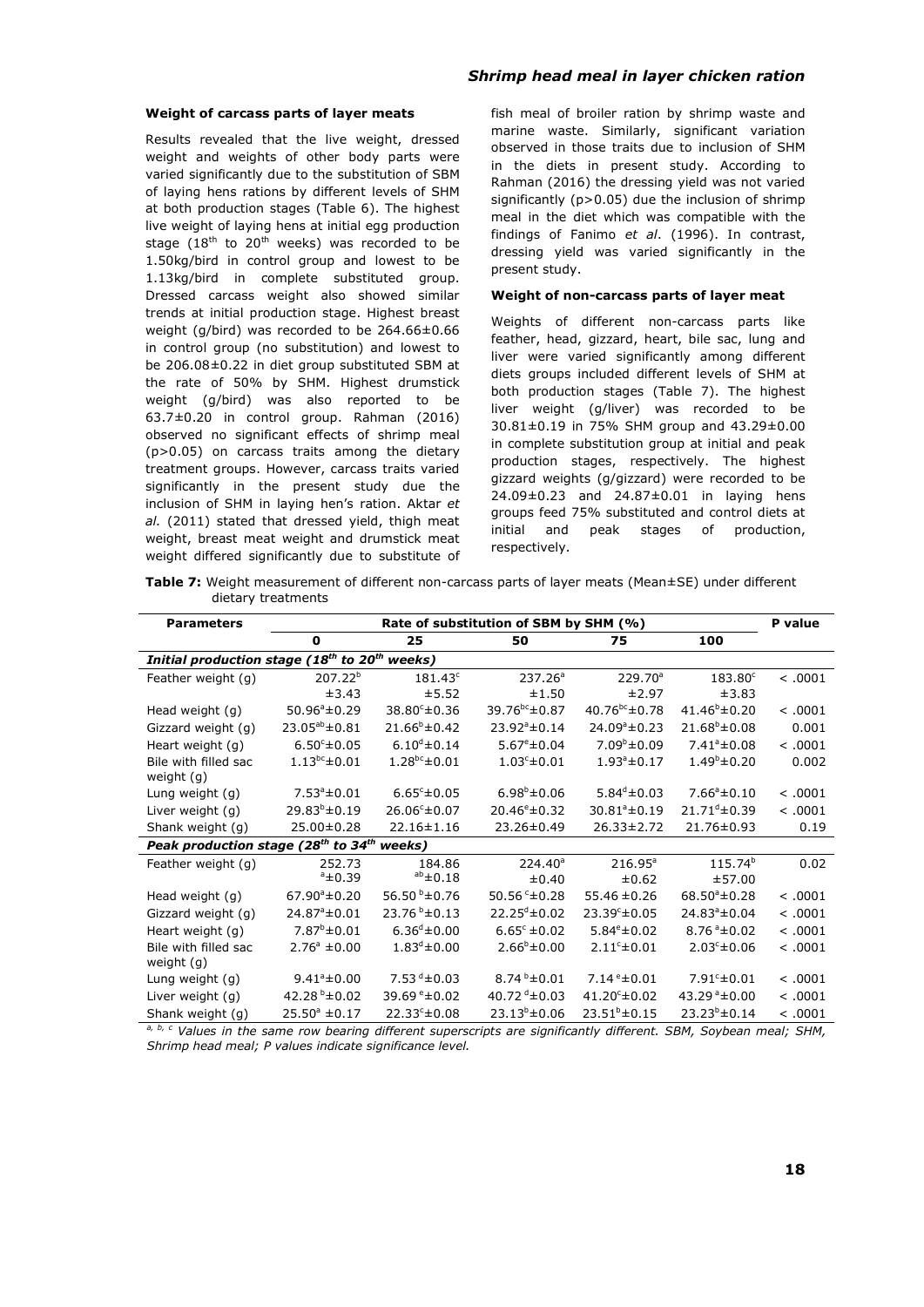## *Yeasmin et al. (2021) Bang. J. Anim. Sci. 50 (1):12-21*

| <b>Proximate</b>         | Rate of substitution of SBM by SHM (%) |                         |                          |                          |                       |       |  |
|--------------------------|----------------------------------------|-------------------------|--------------------------|--------------------------|-----------------------|-------|--|
| components<br>(DM basis) | 0                                      | 25                      | 50                       | 75                       | 100                   |       |  |
| Dry matter (%)           | $22.03 \pm 0.29$                       | $20.63 \pm 0.58$        | $21.51 \pm 0.93$         | $22.50 \pm 0.35$         | $21.06 \pm 0.38$      | 0.21  |  |
| Crude protein (%)        | $18.33^{ab} \pm 0.11$                  | $17.79^{\circ}$ ±0.33   | $17.69^{\circ} \pm 0.69$ | $19.37^{\circ} \pm 0.36$ | $17.60^{\circ}$ ±0.26 | 0.05  |  |
| Ether extract $(% )$     | $1.26^a \pm 0.03$                      | $1.08^b \pm 0.01$       | $1.25^{\circ} \pm 0.05$  | $1.10^{b} \pm 0.00$      | $1.16^{ab} \pm 0.01$  | 0.05  |  |
| Total ash (%)            | $1.08^{ab} \pm 0.01$                   | $1.05^{\circ} \pm 0.00$ | $1.09^{\circ} \pm 0.01$  | $1.06^{bc} \pm 0.00$     | $1.06^{bc} \pm 0.00$  | 0.005 |  |

**Table 8:** Proximate composition of layer meats (Mean±SE) under different dietary treatments

*a, b, c Values in the same row bearing different superscripts are significantly different. SBM, Soybean meal; SHM, Shrimp head meal; P values indicate significance level.*

**Table 9:** Color measurement of different body parts of layer meat **(**Mean±SE) under different dietary treatments

| <b>Body</b>   | Rate of substitution of SBM by SHM (%)<br><b>Parameters</b>        |                          |                            |                          |                                   |                             |          |
|---------------|--------------------------------------------------------------------|--------------------------|----------------------------|--------------------------|-----------------------------------|-----------------------------|----------|
| parts         |                                                                    | 0                        | 25                         | 50                       | 75                                | 100                         |          |
|               | Initial production stage (18 to 20 weeks of age)                   |                          |                            |                          |                                   |                             |          |
| Drum          | Lightness $(L^*)$                                                  | $28.85^{b} \pm 1.30$     | $31.72^{\circ} \pm 0.37$   | 32.04 <sup>a</sup> ±0.07 | $31.68^{\circ}$ ±0.25             | $33.16^a \pm 0.18$          | 0.007    |
| stick<br>meat | Redness $(a^*)$                                                    | $5.01^b \pm 0.06$        | $5.51^b \pm 0.22$          | $5.56^b \pm 0.21$        | $3.48^{\circ} \pm 0.27$           | $7.51^a \pm 0.19$           | < 0.0001 |
|               | Yellowness (b*)                                                    | $8.79^{\circ} \pm 0.19$  | $9.39^{b} \pm 0.25$        | $6.54^e \pm 0.21$        | $7.85^{d}$ ±0.04                  | $11.58^a \pm 0.12$          | < 0.0001 |
|               | Chroma $(c^*)$                                                     | $9.52^c \pm 0.11$        | $11.57^b \pm 0.28$         | $8.70^{d} \pm 0.13$      | $8.43^{d} \pm 0.03$               | $13.38^a \pm 0.19$          | < 0.0001 |
|               | Hue angle $(h^*)$                                                  | $58.85^{\circ} \pm 0.52$ | $62.78^{b} \pm 0.18$       | $53.18^{\circ} \pm 0.29$ | 68.17 $e$ <sup>+</sup> $\pm$ 0.13 | $56.27^{\text{d}} \pm 0.24$ | < 0.0001 |
| <b>Breast</b> | Lightness $(L^*)$                                                  | 24.53±0.31               | 37.36±0.37                 | 28.82±0.74               | 37.90±0.29                        | 23.36±0.86                  | 0.11     |
| meat          | Redness (a <sup>*</sup> )                                          | $0.79^a \pm 0.11$        | $0.64^a \pm 0.04$          | $0.38^b \pm 0.01$        | $-1.31^d \pm 0.09$                | $-0.12^c \pm 0.01$          | < 0.0001 |
|               | Yellowness (b*)                                                    | $8.14^a \pm 0.10$        | $7.28^{b} \pm 0.04$        | $6.70^{\circ} \pm 0.22$  | $6.44c + 0.22$                    | $7.56^b \pm 0.08$           | < 0.0001 |
|               | Chroma $(c^*)$                                                     | $8.06^a \pm 0.06$        | $7.21^{\circ} \pm 0.06$    | $6.35^{d} \pm 0.03$      | $6.65^{\text{d}} \pm 0.07$        | $7.56^b \pm 0.18$           | < 0.0001 |
|               | Hue angle $(h^*)$                                                  | $85.69^{\circ} \pm 0.25$ | $85.53^{c} \pm 0.2$        | 86.03°±0.37              | 100.03 <sup>a</sup> ±0.99         | $91.55^{b} \pm 0.30$        | < 0.0001 |
|               | Peak production stage (28 <sup>th</sup> to 34 <sup>th</sup> weeks) |                          |                            |                          |                                   |                             |          |
| Drums         | Lightness $(L^*)$                                                  | $24.67^{\circ} \pm 0.20$ | $29.83^{b} \pm 0.36$       | $16.34^{d} \pm 0.35$     | $32.73^{\circ} \pm 0.18$          | $9.95^{\circ} \pm 0.40$     | < 0.0001 |
| tick<br>meat  | Redness $(a^*)$                                                    | $4.85^b \pm 0.13$        | $3.84^c \pm 0.10$          | $7.76^a \pm 0.57$        | $3.02^c \pm 0.23$                 | $4.79^b \pm 0.16$           | < 0.0001 |
|               | Yellowness (b*)                                                    | $7.96^a \pm 0.18$        | $3.73^{\circ} \pm 0.14$    | $6.96^{\rm b}$ ±0.30     | $4.34^{\circ} \pm 0.03$           | $3.89^{\circ} \pm 0.13$     | < 0.0001 |
|               | Chroma $(c^*)$                                                     | $9.04^b \pm 0.08$        | $4.96^{\text{d}} \pm 0.05$ | $11.14^a \pm 0.38$       | $5.09^d \pm 0.11$                 | $6.18^{c} \pm 0.16$         | < 0.0001 |
|               | Hue angle $(h^*)$                                                  | $56.78^{b} \pm 0.62$     | 44.39 $c$ ±0.26            | $35.67^e \pm 0.18$       | $58.65^a \pm 0.41$                | $38.12^{d} \pm 0.29$        | < 0.0001 |
| <b>Breast</b> | Lightness $(L^*)$                                                  | $23.90^{b} \pm 0.33$     | $30.09^a \pm 0.29$         | $26.19^{b} \pm 0.39$     | 24.86 <sup>c</sup> ±0.14          | $18.36^e \pm 0.16$          | < 0.0001 |
| meat          | Redness (a <sup>*</sup> )                                          | $1.97^{\circ}$ ±0.14     | $1.36^d \pm 0.08$          | $3.22^a \pm 0.07$        | $1.43^d \pm 0.06$                 | $2.55^b \pm 0.10$           | < 0.0001 |
|               | Yellowness (b*)                                                    | 4.34 $^{d}$ ±0.19        | $6.21^a \pm 0.12$          | $5.56^b \pm 0.20$        | 4.98 $c$ ±0.06                    | $4.91^{\circ} \pm 0.10$     | < 0.0001 |
|               | Chroma $(c^*)$                                                     | $4.81^b \pm 0.06$        | $6.34^a \pm 0.18$          | $6.47^a \pm 0.11$        | $5.27^b \pm 0.10$                 | $5.25^b \pm 0.19$           | < 0.0001 |
|               | Hue angle $(h^*)$                                                  | 69.02 $^{\circ}$ ±0.08   | $77.98^{\circ} \pm 0.50$   | 59.01 $^e$ ±0.39         | 74.73 <sup>b</sup> ±0.20          | $61.90^d \pm 0.39$          | < 0.0001 |

*a, b, c Values in the same row bearing different superscripts are significantly different. SBM, Soybean meal; SHM, Shrimp head meal; P values indicate significance level.*

Results of a study revealed that shrimp meal had no significant effect on percentage of giblets (liver, gizzard, heart, etc.) yield among the dietary treatment groups (p>0.05) (Rahman, 2016) but in the present study giblets weight varied significantly due to the inclusion of SHM in the diets. Live weight and dressed weight of laying hens reduced with the increasing levels of SHM indicates that the complete substitution of SBM contents of the ration by SHM meal is not suitable because it is well established that the high fiber and chitin contents of SHM reduced the digestibility of total ration (Khempaka *et al*., 2006).

## **Proximate composition of layer meats**

Crude protein (CP), ether extracts (EE) and total ash contents of chicken drumstick meats were varied among different treatments (Table 8).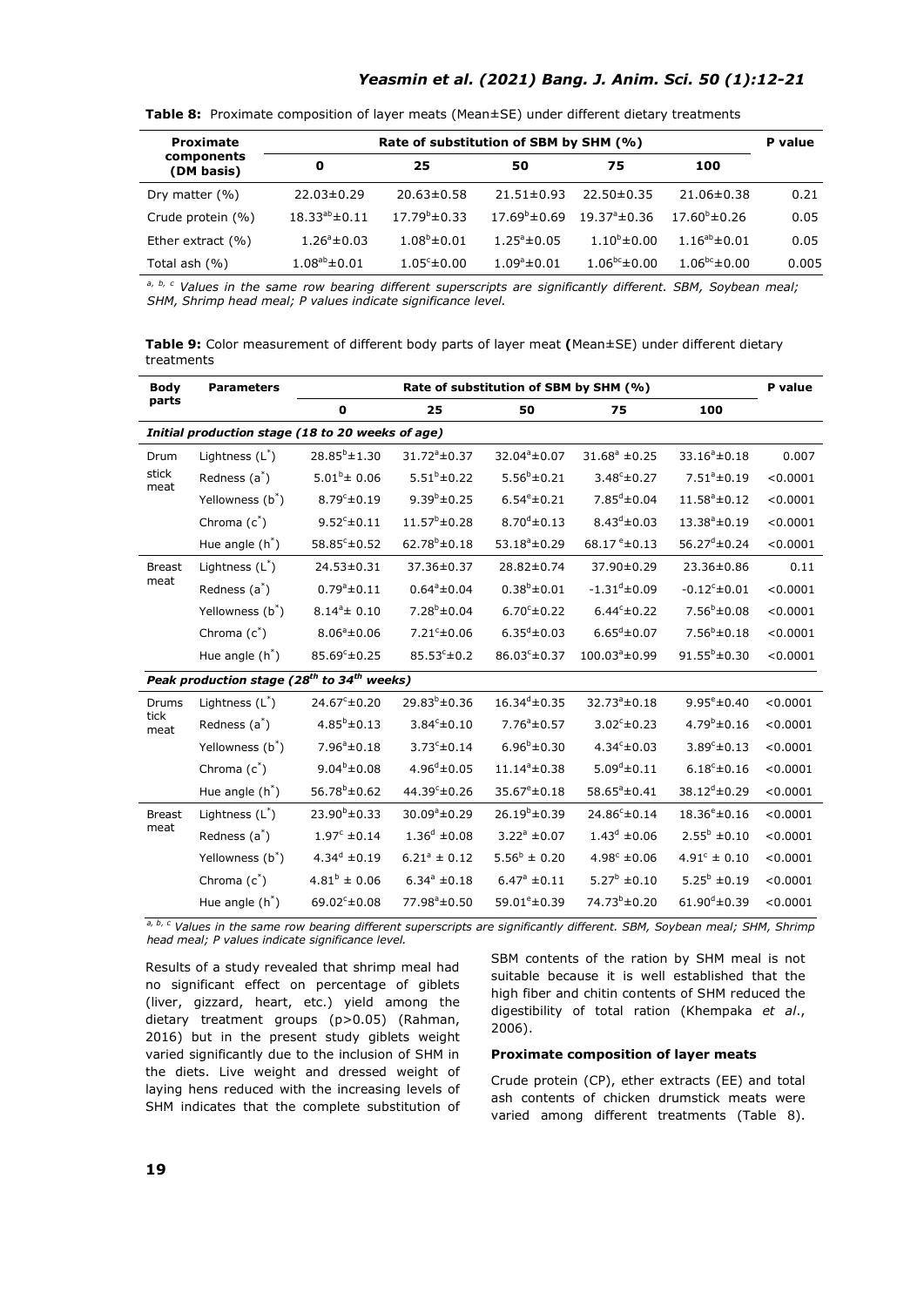Highest CP (%) was found to be 19.37±0.36 in laying hens fed diets substituted SBM at the rate of 75% by SHM and lowest in complete substituted group. Ether extracts (%) was found highest in control group  $(1.26\pm0.03)$  and lowest in 25% substituted group  $(1.08\pm0.01)$ .

#### **Color measurement of layer meats**

Color measurement indicators like lightness (L\* ), redness (a<sup>\*</sup>), yellowness (b<sup>\*</sup>), Chroma (c<sup>\*</sup>) and hue angle (h\* ) for drumstick and breast meats of laying hens both at initial and peak production stages are shown in Table 9. Color study revealed that different color indicators of drumstick and breast meats of laying hens at both initial and peak production stages differed significantly among diet groups included different levels of SHM except lightness  $(L^*)$  of breast meat at initial production stage (Table 9). The values of redness (a\* ) for drumstick meat were found highest in complete substituted diet group (7.51±0.19) at initial production stage and in 50% substituted group (7.76±0.57) at peak production stage. Lightness (L\* ) value of breast meat at peak production stage was found highest in hens group fed 25% substituted diet (30.09±0.29) and lowest in complete substituted group (18.36±0.16) at peak production stage.

## **Conclusion**

From the present findings, it can be concluded that the shrimp head meal (SHM) is a good alternative source of protein in layer ration for good quality eggs and meats. Due to high fiber and chitin contents of SHM, complete substitution of soybean meal (SBM) contents of laying hens ration SHM is not suitable. Comparing with each treatment it was found that substitution at the rate of 25% of SBM of ration by SHM is suitable for better quality eggs and meats of chicken.

#### **Acknowledgement**

The authors are grateful to the Ministry of Education, People's Republic of Bangladesh for financial support under the "Grants for Advanced Research in Science".

### **Conflict of interest**

There is no conflict of interest among the authors.

#### **References**

Adeyemi OA (2005). Nutritional evaluation of broiler diets formulated with enriched unpeeled cassava root meal fermented with rumen filtrates. *PhD thesis*, Department of Animal Production and

## *Shrimp head meal in layer chicken ration*

Health, *University of Agriculture*, Abeokuta, Nigeria, pp. 185.

- Aktar M, M Rashid, MG Azam, MAR Howlider and MA Hoque (2011). Shrimp waste and marine waste as substitutes of fish meal in broiler diet. *Bangladesh Journal of Animal Science* 40(1- 2):18-22. URL:https://www.researchgate.net/publication/ 26[5948582](https://www.researchgate.net/publication/265948582)
- A[MSA \(1995](https://www.researchgate.net/publication/265948582)). American Meat Science Association. Research guidelines for cookery, sensory evaluation and tenderness measurements of fresh meat. Chicago*: National Livestock and Meat Board*, IL.
- Anderson DM, JL Maclssac, MA Daniel, TL Mackinnon and KL Budgell (2008). Evaluating the effects of crab meal, Carophyll Red®, and Carophyll Yellow® in laying hen diets on egg yolk pigmentation and production performance. *Canadian Journal of Animal Science* 88:637- 640. URL: https://www.nrcresearchpress.com/doi/pdf/10.4 141/CJAS08063
- A[ni AO and AU Okorie \(2009\). Response](https://www.nrcresearchpress.com/doi/pdf/10.4141/CJAS08063) of broiler [finishers to](https://www.nrcresearchpress.com/doi/pdf/10.4141/CJAS08063) diets containing graded levels of processed castor oil bean (*Ricinus communis* L) meal**.** *Journal of Animal Physiology and Animal*   $93(2):157-164.$ https://doi.org/10.1111/j.1439- 0396.2007.00796.x
- A[OAC \(2005\). Official Meth](https://doi.org/10.1111/j.1439-0396.2007.00796.x)od of Analysis. 18th Edition, Association of Official Analytical [Chemists, Was](https://doi.org/10.1111/j.1439-0396.2007.00796.x)hington, DC.
- Fanimo AO, E Mudama, TO Umukoro and OO Oduguwa (1996). Substitution of shrimp waste meal for fish meal in broiler chicken ratio. *Tropical Agriculture* 73(3):201-205.
- Gernat AG (2001). The effect of using different levels of shrimp meal in laying hen diets. *Poultry Science* 80(5):633-636. URL:https://www.sciencedirect.com/science/arti cle/pii/S003257911941136X
- Hossain, MI, FH Shikha and AD Sharma (2018). Wa[ste management status of shrimp p](https://www.sciencedirect.com/science/article/pii/S003257911941136X)rocessing [plants of south and](https://www.sciencedirect.com/science/article/pii/S003257911941136X) south-west region of Bangladesh. *Journal of Environmental Science and Natural Resources* 11(1&2):73-81. URL:https://www.banglajol.info/index.php/JESN R/article/view/43374
- Hunterlab (1996). Applications note: CIE L\* a\* b\* col[or scale, Vol. 7, Virginia: Hunterlab.](https://www.banglajol.info/index.php/JESNR/article/view/43374)
- K[hempaka S, M Mo](https://www.banglajol.info/index.php/JESNR/article/view/43374)chizuki, K Koh and Y Karasawa (2006). Effect of chitin in shrimp meal on growth performance and digestibility in growing broilers. *The Journal of Poultry Science* 43(4):339-343. DOI: https://doi.org/10.2141/jpsa.43.339
- Kirkpinar F and Z Acikgoz (2018). Feeding. In: Animal Husbandry and Nutrition, Yucel, B. and Turgay Taşkin, T. Edited. Chapter 5. DOI: [10.5772/intechopen.78618.](https://doi.org/10.2141/jpsa.43.339)  URL:https://www.intechopen.com/books/animal -husbandry-and-nutrition/feeding